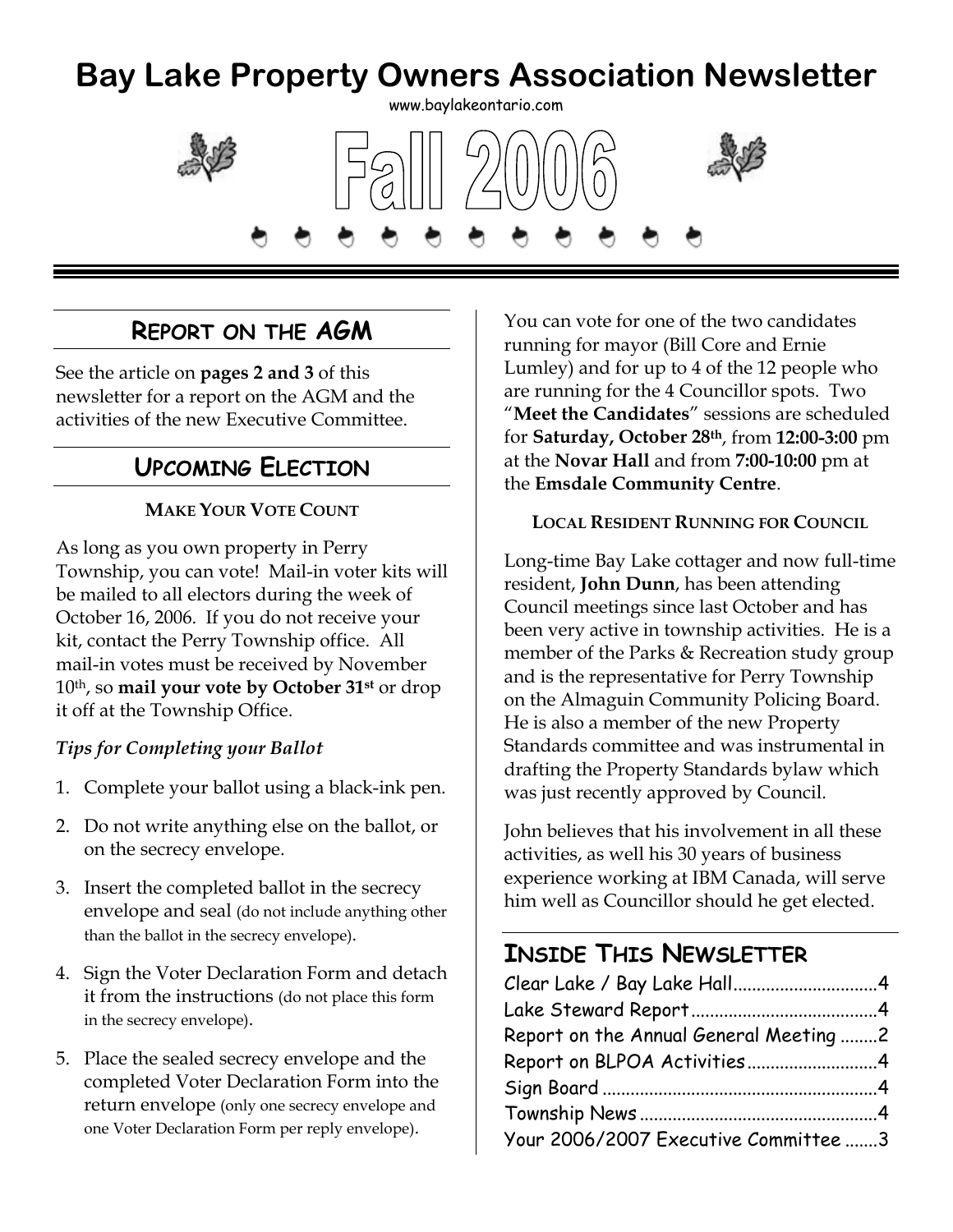### **REPORT ON THE ANNUAL GENERAL MEETING**

Thank you to those members who attended the AGM this year. Unfortunately, many members did not attend and the resulting turnout was quite low. In addition to that, or perhaps as a consequence of it, the Association was in real danger of having to disband because it was unable to name 11 volunteers to the Executive. A special thanks goes to those who did step forward, especially those who did so specifically so the Association could continue.

At its first meeting, it became obvious to this year's Executive that a much greater focus needs to be placed on membership. We need to encourage more people to join the Association, and we need to help all members understand how important it is to attend the AGM. A Membership Subcommittee has been formed whose purpose it will be to look into membership drives and initiatives. In addition, Roger Monchamp has volunteered to be our Membership Representative. He will be welcoming new owners to the lake and the Association, and will be the main contact for existing owners to renew or check up on their membership status. Please feel free to call or visit Roger.

This year's Executive has also decided to focus its efforts on water/environment issues through the formation of the Environment Subcommittee. Reports on their activities and findings will appear in upcoming issues of this newsletter.

In placing priority on membership and environment issues, the Executive needed to realistically determine how much time and effort they were able to put into social events. As a consequence, it was decided that we did not have the resources among the members of the Executive to host a Corn Roast this fall. It is currently our plan that the Pancake Breakfast will continue to be held on the long weekend

in May, and that we can re-vamp Fun Day in the summer so that it has more activities, including the boat Poker Run and possibly a Star Gazing evening. However, in order to pull these events off successfully, we are going to need your help and your attendance.

The Executive also decided to continue hosting the website and posting items on it, including eBayLake. This newsletter, too, will continue to be distributed 4 times a year, and the member's Directory Listing on the Sign Board will continue to be updated.

The policy on distribution of the newsletter is that it is provided (via mail or email) to anyone who has paid membership dues in any one of the last 3 years. Those whose dues are unpaid for 3 years in a row will be removed from the mailing list. The newsletter is also posted electronically on our website, and a copy is displayed on the Sign Board with extra copies placed in the BLPOA Newsletter box.

The policy on the Directory Listing has been that it will be updated in June and October of each year and that you must be a paid-up member at that time to be listed. In order to encourage people to pay their membership dues, this Executive has decided that updates will be posted on the Sign Board year-round whenever there are 3 additions to the listing. Also, copies of the Membership Form are now available in the BLPOA Newsletter box at the Sign Board. You can also contact Roger Monchamp, or any member of the Executive, to pay your membership dues at any time.

This year's Executive had the difficult task of deciding how to proceed in the face of reduced involvement from the membership and the loss of several long-standing members from last year's Committee. We want to avoid the burnout factor for Executive members, but there needs to be a level of confidence that members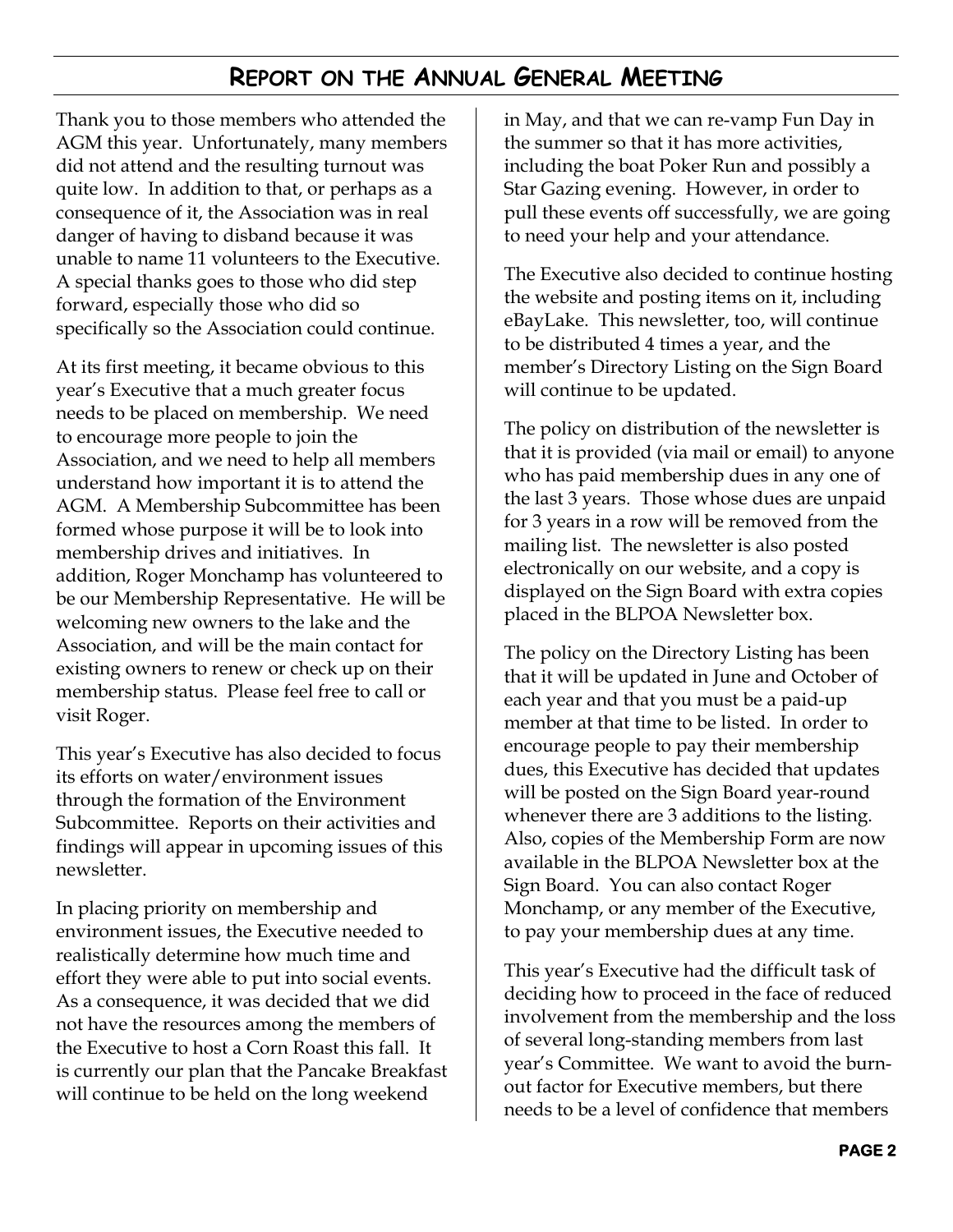of the Association will play a more active role. In light of that, here's what we need from you:

- **Pay your membership dues.** Fill in the form available on the website or at the Sign Board, or contact Roger Monchamp.
- **Volunteer your time.** You know what we're doing and when, so contact a member of the Executive in advance of the events to offer to help out.
- **Attend the events.** The Pancake Breakfast is our major fundraiser, so we *need* you there. The other activities are put on especially for you, so we *want* you there.
- **Attend at the AGM**. This is key. We need your involvement and input…period, end of sentence!
- **Sit on the Executive.** We need 11 members, and we need new people every year so that the existing people don't get burned out.

What we really need is your support to make this an active, effective organization.

### **HOW TO VOLUNTEER**

#### **Contact a member of the Executive:**

**Phone** one of us (numbers are in the Executive Committee list);

**Drop by** (addresses are in the Executive Committee list);

**Email** us at mail@baylakeontario.com;

Stop us on the road.

# **YOUR 2006/2007 EXECUTIVE COMMITTEE**

| President<br>773 Bay Lake Road                                              | Cheryl Stamper<br>636-0222                 |  |
|-----------------------------------------------------------------------------|--------------------------------------------|--|
| <b>1st Vice President</b><br>501 N. Bay Lake Road                           | <b>Bill Paterson</b><br>636-0568           |  |
| 2nd Vice President<br>1365 Bay Lake Road                                    | Glen Adams<br>636-9584                     |  |
| Treasurer<br>54 Hillcrest Lane                                              | Curtiss MacDonald<br>636-5930              |  |
| Secretary<br>501 N. Bay Lake Road                                           | Janice Paterson<br>636-0568                |  |
| <b>Environment Activities via Subcommittee</b>                              |                                            |  |
| <b>Membership Activities</b> via Subcommittee                               |                                            |  |
| Volunteer Membership Representative:<br>Roger Monchamp<br>889 Bay Lake Road | 636-1507                                   |  |
| <b>Newsletter</b>                                                           | Cheryl Stamper                             |  |
| Website<br>773 Bay Lake Road                                                | Doug Banwell<br>636-0222                   |  |
| <b>Members at Large</b><br>605 North Bay Lake Rd                            | Lee Davidson<br>636-9771                   |  |
| 417 North Bay Lake Rd                                                       | <b>Barb Huibers</b><br>636-9775            |  |
| 62 Frank Lane                                                               | <b>Steve Morris</b><br>416-543-3833 (cell) |  |
| 34 Raspberry Lane                                                           | Linda Szeli<br>416-456-7418 (cell)         |  |
| 58 Frank Lane                                                               | Glen Vey<br>636-1414                       |  |
| 799 Bay Lake Road                                                           | Randy Webber<br>636-5401                   |  |
| Lake Steward<br>1451 Bay Lake Road                                          | Jack Podwinski<br>636-7365                 |  |